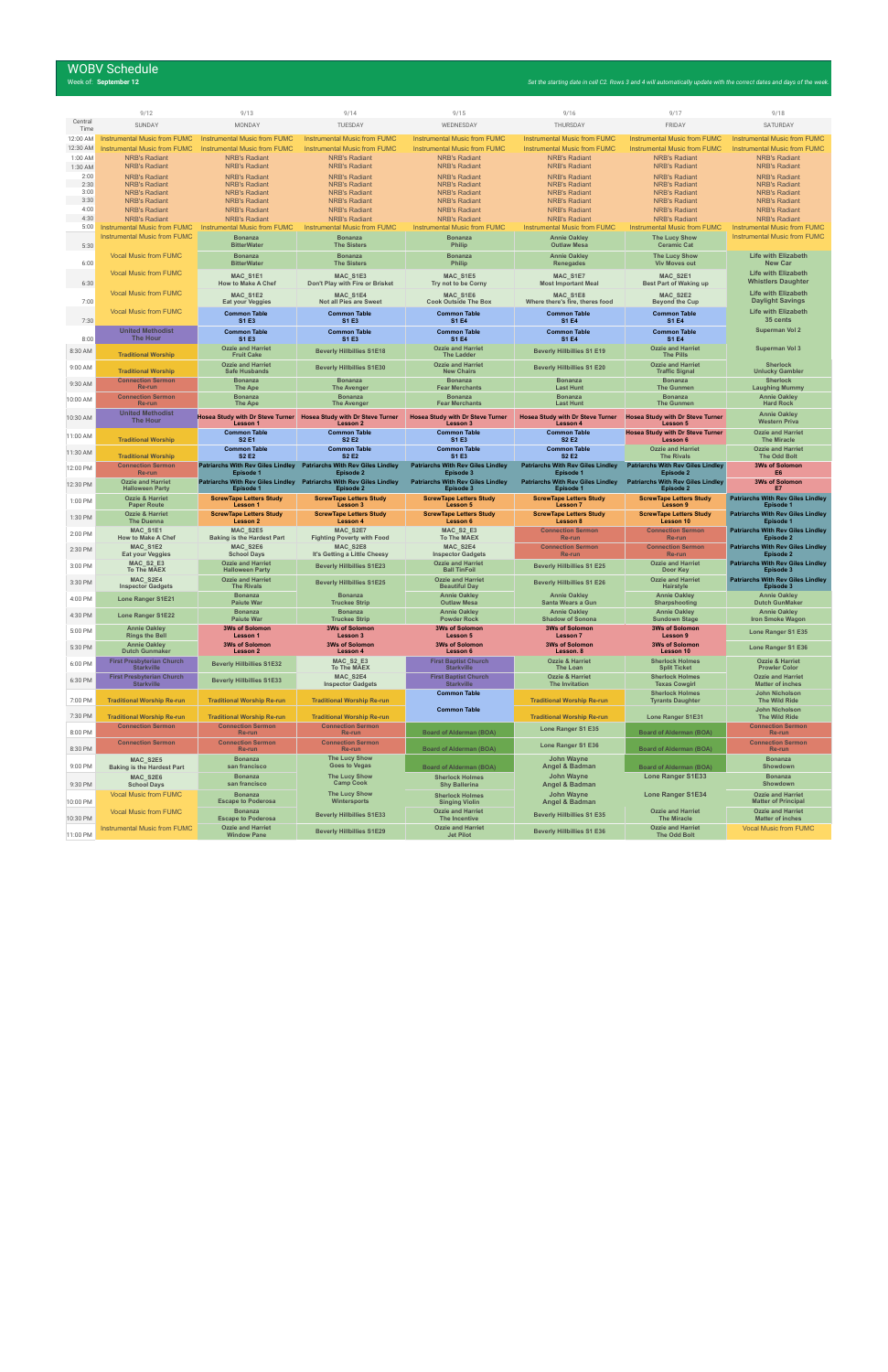# WOBV Schedule<br>Week of: September 19

|                      | 9/19                                                                       | 9/20                                                                  | 9/21                                                                             | 9/22                                                         | 9/23                                                                             | 9/24                                                                  | 9/25                                                                       |
|----------------------|----------------------------------------------------------------------------|-----------------------------------------------------------------------|----------------------------------------------------------------------------------|--------------------------------------------------------------|----------------------------------------------------------------------------------|-----------------------------------------------------------------------|----------------------------------------------------------------------------|
| Central<br>Time      | SUNDAY                                                                     | Monday                                                                | TUESDAY                                                                          | WEDNESDAY                                                    | THURSDAY                                                                         | FRIDAY                                                                | SATURDAY                                                                   |
| 12:00 AM             | <b>Instrumental Music from FUMC</b>                                        | <b>Instrumental Music from FUMC</b>                                   | <b>Instrumental Music from FUMC</b>                                              | <b>Instrumental Music from FUMC</b>                          | <b>Instrumental Music from FUMC</b>                                              | <b>Instrumental Music from FUMC</b>                                   | <b>Instrumental Music from FUMC</b>                                        |
| 12:30 AM             | <b>Instrumental Music from FUMC</b>                                        | <b>Instrumental Music from FUMC</b>                                   | <b>Instrumental Music from FUMC</b>                                              | <b>Instrumental Music from FUMC</b>                          | <b>Instrumental Music from FUMC</b>                                              | <b>Instrumental Music from FUMC</b>                                   | <b>Instrumental Music from FUMC</b>                                        |
| 1:00 AM<br>1:30 AM   | <b>NRB's Radiant</b><br><b>NRB's Radiant</b>                               | <b>NRB's Radiant</b><br><b>NRB's Radiant</b>                          | <b>NRB's Radiant</b><br><b>NRB's Radiant</b>                                     | <b>NRB's Radiant</b><br><b>NRB's Radiant</b>                 | <b>NRB's Radiant</b><br><b>NRB's Radiant</b>                                     | <b>NRB's Radiant</b><br><b>NRB's Radiant</b>                          | <b>NRB's Radiant</b><br><b>NRB's Radiant</b>                               |
| 2:00                 | <b>NRB's Radiant</b>                                                       | <b>NRB's Radiant</b>                                                  | <b>NRB's Radiant</b>                                                             | <b>NRB's Radiant</b>                                         | <b>NRB's Radiant</b>                                                             | <b>NRB's Radiant</b>                                                  | <b>NRB's Radiant</b>                                                       |
| 2:30                 | <b>NRB's Radiant</b>                                                       | <b>NRB's Radiant</b>                                                  | <b>NRB's Radiant</b>                                                             | <b>NRB's Radiant</b>                                         | <b>NRB's Radiant</b>                                                             | <b>NRB's Radiant</b>                                                  | <b>NRB's Radiant</b>                                                       |
| 3:00<br>3:30         | <b>NRB's Radiant</b><br><b>NRB's Radiant</b>                               | <b>NRB's Radiant</b><br><b>NRB's Radiant</b>                          | <b>NRB's Radiant</b><br><b>NRB's Radiant</b>                                     | <b>NRB's Radiant</b><br><b>NRB's Radiant</b>                 | <b>NRB's Radiant</b><br><b>NRB's Radiant</b>                                     | <b>NRB's Radiant</b><br><b>NRB's Radiant</b>                          | <b>NRB's Radiant</b><br><b>NRB's Radiant</b>                               |
| 4:00                 | <b>NRB's Radiant</b>                                                       | <b>NRB's Radiant</b>                                                  | <b>NRB's Radiant</b>                                                             | <b>NRB's Radiant</b>                                         | <b>NRB's Radiant</b>                                                             | <b>NRB's Radiant</b>                                                  | <b>NRB's Radiant</b>                                                       |
| 4:30<br>5:00         | <b>NRB's Radiant</b>                                                       | <b>NRB's Radiant</b>                                                  | <b>NRB's Radiant</b>                                                             | <b>NRB's Radiant</b>                                         | <b>NRB's Radiant</b>                                                             | <b>NRB's Radiant</b>                                                  | <b>NRB's Radiant</b>                                                       |
| 5:30                 | <b>Instrumental Music from FUMC</b><br><b>Instrumental Music from FUMC</b> | <b>Instrumental Music from FUMC</b><br><b>Bonanza</b>                 | <b>Instrumental Music from FUMC</b><br><b>Bonanza</b>                            | <b>Instrumental Music from FUMC</b><br><b>Bonanza</b>        | Instrumental Music from FUMC<br><b>Bonanza</b>                                   | <b>Instrumental Music from FUMC</b><br><b>Bonanza</b>                 | <b>Instrumental Music from FUMC</b><br><b>Instrumental Music from FUMC</b> |
|                      | <b>Vocal Music from FUMC</b>                                               | <b>Bonanza</b>                                                        | <b>Bonanza</b>                                                                   | <b>Bonanza</b>                                               | <b>Bonanza</b>                                                                   | <b>Bonanza</b>                                                        | <b>Life with Elizabeth</b>                                                 |
| 6:00                 | <b>Vocal Music from FUMC</b>                                               | <b>Enter Mark Twain</b>                                               | <b>Mr Henry</b>                                                                  | <b>San Fransicso</b>                                         | <b>Julia Boulette</b>                                                            | <b>Last Hunt</b>                                                      | <b>Board Game</b><br><b>Life with Elizabeth</b>                            |
| 6:30                 |                                                                            | MAC_S1E7<br><b>Most Important Meal</b>                                | MAC_S2E1<br>Best Part of Waking up                                               | MAC_S1E5<br>Try not to be Corny                              | MAC_S1E1<br><b>How to Make A Chef</b>                                            | MAC_S1E3<br>Don't Play with Fire or Brisket                           | Afternoon                                                                  |
| 7:00                 | <b>Vocal Music from FUMC</b>                                               | MAC_S1E8<br>Where there's fire, theres food                           | MAC_S2E2<br><b>Beyond the Cup</b>                                                | MAC_S1E6<br><b>Cook Outside The Box</b>                      | MAC_S1E2<br><b>Eat your Veggies</b>                                              | MAC_S1E4<br>Not all Pies are Sweet                                    | <b>Life with Elizabeth</b><br><b>BillDunning</b>                           |
| 7:30                 | <b>Vocal Music from FUMC</b>                                               | <b>Common Table</b><br>S1 E3                                          | <b>Common Table</b><br>S1 E3                                                     | <b>Common Table</b><br><b>S1 E4</b>                          | <b>Common Table</b><br><b>S1 E4</b>                                              | <b>Common Table</b><br><b>S1 E4</b>                                   | <b>Life with Elizabeth</b><br><b>Bad Day</b>                               |
|                      | <b>United Methodist</b><br>The Hour                                        | <b>Common Table</b>                                                   | <b>Common Table</b>                                                              | <b>Common Table</b>                                          | <b>Common Table</b>                                                              | <b>Common Table</b>                                                   | Superman Vol 3                                                             |
| 8:00                 |                                                                            | S1 E3<br><b>Bonanza</b>                                               | S1 E3<br><b>Bonanza</b>                                                          | <b>S1 E4</b><br><b>Bonanza</b>                               | <b>S1 E4</b><br><b>Bonanza</b>                                                   | <b>S1 E4</b><br><b>Bonanza</b>                                        |                                                                            |
| 8:30 AM              | <b>Traditional Worship</b>                                                 | <b>Enter Mark Twain</b>                                               | <b>Mr Henry</b>                                                                  | <b>San Fransicso</b>                                         | <b>Julia Boulette</b>                                                            | <b>Last Hunt</b>                                                      | Superman Vol 4                                                             |
| 9:00 AM              | <b>Traditional Worship</b>                                                 | <b>Bonanza</b><br><b>Enter Mark Twain</b>                             | <b>Bonanza</b><br><b>Mr Henry</b>                                                | <b>Bonanza</b><br><b>San Fransicso</b>                       | <b>Bonanza</b><br><b>Julia Boulette</b>                                          | <b>Bonanza</b><br><b>Last Hunt</b>                                    | <b>Sherlock</b><br><b>Exhumed Client</b>                                   |
| 9:30 AM              | <b>Connection Sermon</b>                                                   | <b>Ozzie and Harriet</b>                                              | <b>Beverly Hillbillies S1E28</b>                                                 | <b>Ozzie and Harriet</b>                                     | <b>Beverly Hillbillies S1 E29</b>                                                | <b>Ozzie and Harriet</b>                                              | <b>Sherlock</b>                                                            |
|                      | Re-run<br><b>Connection Sermon</b>                                         | <b>Busy Christmas</b><br><b>Ozzie and Harriet</b>                     |                                                                                  | <b>BabySitter</b><br><b>Ozzie and Harriet</b>                |                                                                                  | <b>Hawaiian Party</b><br><b>Ozzie and Harriet</b>                     | French<br><b>Annie Oakley</b>                                              |
| 10:00 AM             | Re-run                                                                     | <b>Picks Up Tab</b>                                                   | <b>Beverly Hillbillies S1E29</b>                                                 | <b>The Loan</b>                                              | <b>Beverly Hillbillies S1 E31</b>                                                | <b>No Noise</b>                                                       | six o Spades                                                               |
| 10:30 AM             | <b>United Methodist</b><br>The Hour                                        | Lesson 1                                                              | Hosea Study with Dr Steve Turner Hosea Study with Dr Steve Turner<br>Lesson 2    | <b>Hosea Study with Dr Steve Turner</b><br>Lesson 3          | <b>Hosea Study with Dr Steve Turner</b><br><b>Lesson 4</b>                       | <b>Hosea Study with Dr Steve Turner</b><br>Lesson 5                   | <b>Annie Oakley</b><br><b>Texas Sandman</b>                                |
| 11:00 AM             | <b>Traditional Worship</b>                                                 | <b>Common Table</b><br><b>S2 E2</b>                                   | <b>Common Table</b><br>S1 E3                                                     | <b>Common Table</b><br>S1 E3                                 | <b>Common Table</b><br><b>S2 E2</b>                                              | <b>Hosea Study with Dr Steve Turner</b><br>Lesson 6                   | <b>Beverly Hillbillies S1 E19</b>                                          |
| 11:30 AM             | <b>Traditional Worship</b>                                                 | <b>Common Table</b><br><b>S2 E2</b>                                   | <b>Common Table</b><br><b>S1 E3</b>                                              | <b>Common Table</b><br>S1 E3                                 | <b>Common Table</b><br><b>S2 E2</b>                                              | <b>Ozzie &amp; Harriet</b><br><b>Intiation</b>                        | <b>3Ws of Solomon</b><br>E <sub>3</sub>                                    |
| 12:00 PM             | <b>Connection Sermon</b><br>Re-run                                         | <b>Patriarchs With Rev Giles Lindley</b><br><b>Episode 1</b>          | <b>Patriarchs With Rev Giles Lindley</b><br><b>Episode 2</b>                     | <b>Patriarchs With Rev Giles Lindley</b><br>Episode 3        | <b>Patriarchs With Rev Giles Lindley</b><br><b>Episode 1</b>                     | <b>Patriarchs With Rev Giles Lindley</b><br>Episode 2                 | <b>3Ws of Solomon</b><br>E4                                                |
| 12:30 PM             | <b>Beverly Hillbillies S1E28</b>                                           | Episode 1                                                             | Patriarchs With Rev Giles Lindley Patriarchs With Rev Giles Lindley<br>Episode 2 | <b>Patriarchs With Rev Giles Lindley</b><br>Episode 3        | Patriarchs With Rev Giles Lindley Patriarchs With Rev Giles Lindley<br>Episode 1 | Episode 2                                                             | MAC_S2E5<br><b>Baking is the Hardest Part</b>                              |
| 1:00 PM              | <b>Ozzie &amp; Harriet</b><br>Intiation                                    | <b>ScrewTape Letters Study</b><br>Lesson 1                            | <b>ScrewTape Letters Study</b><br>Lesson 3                                       | <b>ScrewTape Letters Study</b><br><b>Lesson 5</b>            | <b>ScrewTape Letters Study</b><br><b>Lesson 7</b>                                | <b>ScrewTape Letters Study</b><br><b>Lesson 9</b>                     | <b>Patriarchs With Rev Giles Lindley</b><br>Episode 1                      |
| 1:30 PM              | <b>Ozzie &amp; Harriet</b><br><b>Incsurance Policy</b>                     | <b>ScrewTape Letters Study</b><br>Lesson 2                            | <b>ScrewTape Letters Study</b><br>Lesson 4                                       | <b>ScrewTape Letters Study</b><br>Lesson 6                   | <b>ScrewTape Letters Study</b><br>Lesson 8                                       | <b>ScrewTape Letters Study</b><br><b>Lesson 10</b>                    | <b>Patriarchs With Rev Giles Lindley</b><br>Episode 1                      |
| 2:00 PM              | MAC S1E1                                                                   |                                                                       |                                                                                  |                                                              |                                                                                  |                                                                       |                                                                            |
|                      |                                                                            | MAC S2E5                                                              | <b>MAC_S2_E3</b>                                                                 | MAC_S2_E3                                                    | <b>Connection Sermon</b>                                                         | <b>Connection Sermon</b>                                              | <b>Patriarchs With Rev Giles Lindley</b>                                   |
|                      | <b>How to Make A Chef</b>                                                  | <b>Baking is the Hardest Part</b>                                     | <b>To The MAEX</b>                                                               | <b>To The MAEX</b>                                           | Re-run                                                                           | Re-run                                                                | Episode 2                                                                  |
| 2:30 PM              | MAC S2E8<br>It's Getting a Little Cheesy                                   | MAC_S2E6<br><b>School Days</b>                                        | MAC_S2E8<br>It's Getting a Little Cheesy                                         | MAC_S2E4<br><b>Inspector Gadgets</b>                         | <b>Connection Sermon</b><br>Re-run                                               | <b>Connection Sermon</b><br>Re-run                                    | <b>Patriarchs With Rev Giles Lindley</b><br>Episode 2                      |
| 3:00 PM              | MAC_S2_E3<br>To The MAEX                                                   | <b>Bonanza</b>                                                        | <b>Bonanza</b>                                                                   | <b>Bonanza</b><br><b>San Fransicso</b>                       | <b>Bonanza</b>                                                                   | <b>Bonanza</b>                                                        | <b>Patriarchs With Rev Giles Lindley</b><br>Episode 3                      |
| 3:30 PM              | MAC_S2E7                                                                   | <b>Enter Mark Twain</b><br><b>Bonanza</b>                             | <b>Mr Henry</b><br><b>Bonanza</b>                                                | <b>Bonanza</b>                                               | <b>Julia Boulette</b><br><b>Bonanza</b>                                          | <b>Last Hunt</b><br><b>Bonanza</b>                                    | <b>Patriarchs With Rev Giles Lindley</b>                                   |
|                      | <b>Fighting Poverty with Food</b>                                          | <b>Enter Mark Twain</b><br><b>Bonanza</b>                             | <b>Mr Henry</b>                                                                  | <b>San Fransicso</b>                                         | <b>Julia Boulette</b>                                                            | <b>Last Hunt</b><br><b>Bonanza</b>                                    | Episode 3<br><b>Wagon Train</b>                                            |
| 4:00 PM              | <b>Lone Ranger S1E8</b>                                                    | <b>The Newcomers</b><br><b>Bonanza</b>                                | <b>Bonanza Death at Dawn</b>                                                     | <b>Bonanza Rose for Lotta</b>                                | <b>Bonanza Death on Sun</b>                                                      | <b>The Newcomers</b><br><b>Bonanza</b>                                | <b>Nancy Styles</b><br><b>Wagon Train</b>                                  |
| 4:30 PM              | <b>Lone Ranger S1E9</b>                                                    | <b>The Newcomers</b>                                                  | <b>Bonanza Death at Dawn</b>                                                     | <b>Bonanza Rose for Lotta</b>                                | <b>Bonanza Death on Sun</b>                                                      | <b>The Newcomers</b>                                                  | <b>Nancy Styles</b>                                                        |
| 5:00 PM              | <b>Annie Oakley</b><br><b>First Phone</b>                                  | <b>3Ws of Solomon</b><br>Lesson 1                                     | <b>3Ws of Solomon</b><br>Lesson 3                                                | <b>3Ws of Solomon</b><br>Lesson 5                            | <b>3Ws of Solomon</b><br><b>Lesson 7</b>                                         | <b>3Ws of Solomon</b><br>Lesson 9                                     | Lone Ranger S1 E12                                                         |
| 5:30 PM              | <b>Annie Oakley</b>                                                        | <b>3Ws of Solomon</b>                                                 | <b>3Ws of Solomon</b>                                                            | <b>3Ws of Solomon</b>                                        | <b>3Ws of Solomon</b>                                                            | <b>3Ws of Solomon</b>                                                 | <b>Ozzie &amp; Harriet</b>                                                 |
| 6:00 PM              | Leprechuans<br><b>First Presbyterian Church</b>                            | <b>Lesson 2</b><br><b>Beverly Hillbillies S1E21</b>                   | Lesson 4<br>MAC_S2E5                                                             | Lesson 6<br><b>First Baptist Church</b>                      | Lesson. 8<br><b>Ozzie &amp; Harriet</b>                                          | Lesson 10<br><b>Sherlock Holmes</b>                                   | <b>The Usher</b><br><b>Ozzie &amp; Harriet</b>                             |
| 6:30 PM              | <b>Starkville</b><br><b>First Presbyterian Church</b>                      | <b>Beverly Hillbillies S1E22</b>                                      | <b>Baking is the Hardest Part</b><br>MAC S1E1                                    | <b>Starkville</b><br><b>First Baptist Church</b>             | <b>Pancake Mix</b><br><b>Beverly Hillbillies S1E21</b>                           | <b>Deadly Prophecy</b><br><b>Sherlock Holmes</b>                      | <b>Thornys Gift</b><br><b>Ozzie &amp; Harriet</b>                          |
|                      | <b>Starkville</b>                                                          |                                                                       | <b>How to Make A Chef</b>                                                        | <b>Starkville</b><br><b>Hosea Study with Dr Steve Turner</b> |                                                                                  | <b>Diamond Tooth</b><br><b>Sherlock Holmes</b>                        | <b>Ricky dance</b><br><b>Roy Rogers</b>                                    |
| 7:00 PM<br>7:30 PM   | <b>Traditional Worship Re-run</b>                                          | <b>Traditional Worship Re-run</b>                                     | <b>Traditional Worship Re-run</b>                                                | Lesson 1<br><b>Hosea Study with Dr Steve Turner</b>          | <b>Traditional Worship Re-run</b>                                                | <b>Eiffel Tower</b>                                                   | <b>The Arizona Kid</b><br><b>Roy Rogers</b>                                |
|                      | <b>Traditional Worship Re-run</b><br><b>Connection Sermon</b>              | <b>Traditional Worship Re-run</b><br><b>Connection Sermon</b>         | <b>Traditional Worship Re-run</b><br><b>Connection Sermon</b>                    | Lesson 1                                                     | <b>Traditional Worship Re-run</b><br><b>Beverly Hillbillies S1E17</b>            | <b>Lone Ranger S1E10</b>                                              | <b>The Arizona Kid</b><br><b>Connection Sermon</b>                         |
| 8:00 PM              | <b>Connection Sermon</b>                                                   | Re-run<br><b>Connection Sermon</b>                                    | Re-run<br><b>Connection Sermon</b>                                               | <b>Board of Alderman (BOA)</b>                               | <b>Beverly Hillbillies S1E18</b>                                                 | <b>Board of Alderman (BOA)</b>                                        | Re-run<br><b>Connection Sermon</b>                                         |
| 8:30 PM              | MAC_S1E3                                                                   | Re-run<br><b>Wagon Train S8E6</b>                                     | Re-run<br><b>The Lucy Show</b>                                                   | <b>Board of Alderman (BOA)</b>                               | <b>Roy Rogers</b>                                                                | <b>Board of Alderman (BOA)</b><br>Lone Ranger S1E13                   | Re-run<br><b>Bonanza</b>                                                   |
| 9:00 PM              | Don't Play with Fire or Brisket                                            | (Echo Pass)                                                           | <b>Redecorate</b>                                                                | <b>Board of Alderman (BOA)</b>                               | <b>Billy The Kid</b>                                                             |                                                                       | Show down                                                                  |
| 9:30 PM              | MAC S1E4<br>Not all Pies are Sweet                                         | <b>Wagon Train S8E6</b><br>(Echo Pass)                                | <b>The Lucy Show</b><br><b>Resturant</b>                                         | <b>Sherlock Holmes</b><br>Greystone                          | <b>Roy Rogers</b><br><b>Billy The Kid</b>                                        | <b>Lone Ranger S1E14</b>                                              | <b>Bonanza</b><br>Show down                                                |
|                      | <b>Vocal Music from FUMC</b>                                               | <b>Bonanza</b>                                                        | <b>The Lucy Show</b>                                                             | <b>Sherlock Holmes</b>                                       | <b>Roy Rogers</b>                                                                | <b>Lone Ranger S1E15</b>                                              | Instrumental Music from FUMC                                               |
| 10:00 PM             | <b>Vocal Music from FUMC</b>                                               | <b>The Newcomers</b><br><b>Bonanza</b>                                | <b>Baking Contest</b>                                                            | Greystone<br><b>Ozzie and Harriet</b>                        | <b>Billy The Kid</b>                                                             | <b>Ozzie and Harriet</b>                                              | <b>Instrumental Music from FUMC</b>                                        |
| 10:30 PM<br>11:00 PM | Instrumental Music from FUMC                                               | <b>The Newcomers</b><br><b>Ozzie and Harriet</b><br><b>The Rivals</b> | <b>Beverly Hillbillies S1E17</b><br><b>Beverly Hillbillies S1E18</b>             | Ladder<br><b>Ozzie and Harriet</b><br><b>New Chairs</b>      | <b>Beverly Hillbillies S1 E19</b><br><b>Beverly Hillbillies S1 E20</b>           | <b>The Pills</b><br><b>Ozzie and Harriet</b><br><b>Traffic signal</b> | Instrumental Music from FUMC                                               |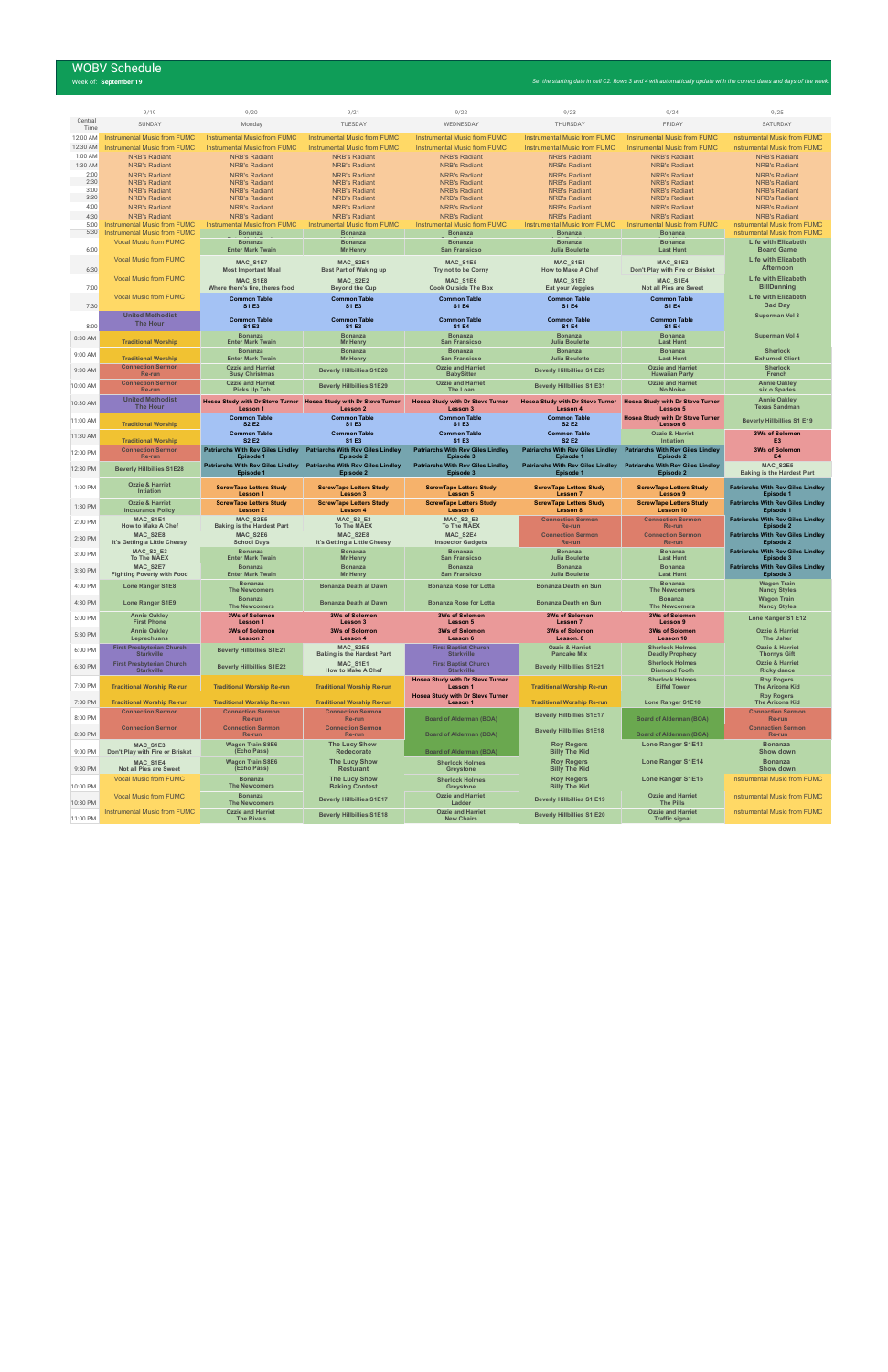# WOBV Schedule<br>Week of: September 26

|                 | 9/26                                                                       | 9/27                                                            | 9/28                                                            | 9/29                                                                                                                              | 9/30                                                                             | 10/1                                                             | 10/2                                                                       |
|-----------------|----------------------------------------------------------------------------|-----------------------------------------------------------------|-----------------------------------------------------------------|-----------------------------------------------------------------------------------------------------------------------------------|----------------------------------------------------------------------------------|------------------------------------------------------------------|----------------------------------------------------------------------------|
| Central<br>Time | SUNDAY                                                                     | Monday                                                          | TUESDAY                                                         | WEDNESDAY                                                                                                                         | THURSDAY                                                                         | <b>FRIDAY</b>                                                    | SATURDAY                                                                   |
| 12:00 AM        | <b>Instrumental Music from FUMC</b>                                        | <b>Instrumental Music from FUMC</b>                             | <b>Instrumental Music from FUMC</b>                             | Instrumental Music from FUMC                                                                                                      | Instrumental Music from FUMC                                                     | <b>Instrumental Music from FUMC</b>                              | <b>Instrumental Music from FUMC</b>                                        |
| 12:30 AM        | <b>Instrumental Music from FUMC</b>                                        | <b>Instrumental Music from FUMC</b>                             | <b>Instrumental Music from FUMC</b>                             | Instrumental Music from FUMC                                                                                                      | Instrumental Music from FUMC                                                     | <b>Instrumental Music from FUMC</b>                              | <b>Instrumental Music from FUMC</b>                                        |
| 1:00 AM         | <b>NRB's Radiant</b>                                                       | <b>NRB's Radiant</b>                                            | <b>NRB's Radiant</b>                                            | <b>NRB's Radiant</b>                                                                                                              | <b>NRB's Radiant</b>                                                             | <b>NRB's Radiant</b>                                             | <b>NRB's Radiant</b>                                                       |
| 1:30 AM         | <b>NRB's Radiant</b>                                                       | <b>NRB's Radiant</b>                                            | <b>NRB's Radiant</b>                                            | <b>NRB's Radiant</b>                                                                                                              | <b>NRB's Radiant</b>                                                             | <b>NRB's Radiant</b>                                             | <b>NRB's Radiant</b>                                                       |
| 2:00<br>2:30    | <b>NRB's Radiant</b>                                                       | <b>NRB's Radiant</b>                                            | <b>NRB's Radiant</b>                                            | <b>NRB's Radiant</b>                                                                                                              | <b>NRB's Radiant</b>                                                             | <b>NRB's Radiant</b>                                             | <b>NRB's Radiant</b>                                                       |
| 3:00            | <b>NRB's Radiant</b><br><b>NRB's Radiant</b>                               | <b>NRB's Radiant</b><br><b>NRB's Radiant</b>                    | <b>NRB's Radiant</b><br><b>NRB's Radiant</b>                    | <b>NRB's Radiant</b><br><b>NRB's Radiant</b>                                                                                      | <b>NRB's Radiant</b><br><b>NRB's Radiant</b>                                     | <b>NRB's Radiant</b><br><b>NRB's Radiant</b>                     | <b>NRB's Radiant</b><br><b>NRB's Radiant</b>                               |
| 3:30            | <b>NRB's Radiant</b>                                                       | <b>NRB's Radiant</b>                                            | <b>NRB's Radiant</b>                                            | <b>NRB's Radiant</b>                                                                                                              | <b>NRB's Radiant</b>                                                             | <b>NRB's Radiant</b>                                             | <b>NRB's Radiant</b>                                                       |
| 4:00            | <b>NRB's Radiant</b>                                                       | <b>NRB's Radiant</b>                                            | <b>NRB's Radiant</b>                                            | <b>NRB's Radiant</b>                                                                                                              | <b>NRB's Radiant</b>                                                             | <b>NRB's Radiant</b>                                             | <b>NRB's Radiant</b>                                                       |
| 4:30            | <b>NRB's Radiant</b>                                                       | <b>NRB's Radiant</b>                                            | <b>NRB's Radiant</b>                                            | <b>NRB's Radiant</b>                                                                                                              | <b>NRB's Radiant</b>                                                             | <b>NRB's Radiant</b>                                             | <b>NRB's Radiant</b>                                                       |
| 5:00<br>5:30    | <b>Instrumental Music from FUMC</b><br><b>Instrumental Music from FUMC</b> | <b>Instrumental Music from FUMC</b><br><b>Bonanza Abduction</b> | <b>Instrumental Music from FUMC</b><br><b>Bonanza</b>           | <b>Instrumental Music from FUMC</b><br><b>Bonanza The Courtship</b>                                                               | <b>Instrumental Music from FUMC</b><br><b>Bonanza Trail Gang</b>                 | <b>Instrumental Music from FUMC</b><br><b>The Lucy Show</b>      | <b>Instrumental Music from FUMC</b><br><b>Instrumental Music from FUMC</b> |
|                 | <b>Vocal Music from FUMC</b>                                               |                                                                 | <b>Bonanza</b>                                                  |                                                                                                                                   |                                                                                  | <b>The Lucy Show</b>                                             | <b>Life with Elizabeth</b>                                                 |
| 6:00            |                                                                            | <b>Bonanza Abduction</b>                                        | <b>The Spanish Grant</b>                                        | <b>Bonanza The Courtship</b>                                                                                                      | <b>Bonanza Trail Gang</b>                                                        | <b>Bank Scandal</b>                                              | <b>Psychological Study</b>                                                 |
| 6:30            | <b>Vocal Music from FUMC</b>                                               | MAC S1E1                                                        | MAC S1E3                                                        | <b>MAC S1E5</b>                                                                                                                   | <b>MAC S1E7</b>                                                                  | MAC S2E1                                                         | <b>Life with Elizabeth</b>                                                 |
|                 |                                                                            | <b>How to Make A Chef</b>                                       | Don't Play with Fire or Brisket                                 | Try not to be Corny                                                                                                               | <b>Most Important Meal</b>                                                       | <b>Best Part of Waking up</b>                                    | <b>Remodel</b>                                                             |
| 7:00            | <b>Vocal Music from FUMC</b>                                               | MAC S1E2                                                        | MAC_S1E4                                                        | MAC S1E6                                                                                                                          | MAC S1E8                                                                         | MAC S2E2                                                         | <b>Life with Elizabeth</b>                                                 |
|                 |                                                                            | Eat your Veggies                                                | <b>Not all Pies are Sweet</b>                                   | <b>Cook Outside The Box</b>                                                                                                       | Where there's fire, theres food                                                  | <b>Beyond the Cup</b>                                            | <b>Remorse Code</b>                                                        |
| 7:30            | <b>Vocal Music from FUMC</b>                                               | <b>Common Table</b>                                             | <b>Common Table</b>                                             | <b>Common Table</b><br><b>S1E1</b>                                                                                                | <b>Common Table</b><br><b>S1 E3</b>                                              | <b>Common Table</b>                                              | <b>Life with Elizabeth</b><br><b>Long Trip</b>                             |
|                 | <b>United Methodist</b>                                                    | <b>S1 E1</b>                                                    | <b>S1 E1</b>                                                    |                                                                                                                                   |                                                                                  | S1 E3                                                            | Superman Vol 2                                                             |
| 8:00            | <b>The Hour</b>                                                            | <b>Common Table</b><br><b>S1 E1</b>                             | <b>Common Table</b><br><b>S1 E1</b>                             | <b>Common Table</b><br><b>S1 E1</b>                                                                                               | <b>Common Table</b><br>S1 E3                                                     | <b>Common Table</b><br>S1 E3                                     |                                                                            |
| 8:30 AM         |                                                                            | <b>Ozzie and Harriet</b>                                        | <b>Beverly Hillbillies S1E23</b>                                | <b>Ozzie and Harriet</b>                                                                                                          | <b>Beverly Hillbillies S1 E25</b>                                                | <b>Ozzie and Harriet</b>                                         | Superman Vol 1                                                             |
|                 | <b>Traditional Worship</b>                                                 | <b>Halloween Party</b>                                          |                                                                 | <b>Ball TinFoil</b>                                                                                                               |                                                                                  | Door Key                                                         |                                                                            |
| 9:00 AM         | <b>Traditional Worship</b>                                                 | <b>Ozzie and Harriet</b><br><b>The Rivals</b>                   | <b>Beverly Hillbillies S1E25</b>                                | <b>Ozzie and Harriet</b><br><b>Beautiful Day</b>                                                                                  | <b>Beverly Hillbillies S1 E26</b>                                                | <b>Ozzie and Harriet</b><br>Hairstyle                            | <b>Sherlock</b><br><b>Laughing Mummy</b>                                   |
|                 | <b>Connection Sermon</b>                                                   | <b>Bonanza</b>                                                  | <b>Bonanza</b>                                                  | <b>Annie Oakley</b>                                                                                                               | <b>Annie Oakley</b>                                                              | <b>Annie Oakley</b>                                              | <b>Sherlock</b>                                                            |
| 9:30 AM         | Re-run                                                                     | <b>The Paiute War</b>                                           | <b>Truckee Strip</b>                                            | <b>Outlaw Brand</b>                                                                                                               | Santa Wears a Gun                                                                | <b>Sharpshooting Annie</b>                                       | <b>Neurotic</b>                                                            |
| 10:00 AM        | <b>Connection Sermon</b>                                                   | <b>Bonanza</b>                                                  | <b>Bonanza</b>                                                  | <b>Annie Oakley</b>                                                                                                               | <b>Annie Oakley</b>                                                              | <b>Annie Oakley</b>                                              | <b>Annie Oakley</b>                                                        |
|                 | Re-run<br><b>United Methodist</b>                                          | <b>The Paiute War</b><br>Hosea Study with Dr Steve Turner       | <b>Truckee Strip</b><br><b>Hosea Study with Dr Steve Turner</b> | <b>Powder Rock Stampede</b><br>Hosea Study with Dr Steve Turner Hosea Study with Dr Steve Turner Hosea Study with Dr Steve Turner | <b>Shadow At Sonoma</b>                                                          | <b>Sundown Stage</b>                                             | <b>Tenderfeet</b><br><b>Annie Oakley</b>                                   |
| 10:30 AM        | <b>The Hour</b>                                                            | Lesson 1                                                        | Lesson 2                                                        | Lesson 3                                                                                                                          | Lesson 4                                                                         | Lesson 5                                                         | Navajo Trail                                                               |
| 11:00 AM        | <b>Traditional Worship</b>                                                 | <b>Common Table</b><br><b>S2 E1</b>                             | <b>Common Table</b><br><b>S2 E2</b>                             | <b>Common Table</b><br>S1 E3                                                                                                      | <b>Common Table</b><br><b>S2 E2</b>                                              | <b>Hosea Study with Dr Steve Turner</b><br>Lesson 6              | <b>Ozzie and Harriet</b><br><b>Ball TinFoil</b>                            |
| 11:30 AM        |                                                                            | <b>Common Table</b>                                             | <b>Common Table</b>                                             | <b>Common Table</b>                                                                                                               | <b>Common Table</b>                                                              | <b>Ozzie &amp; Harriet</b>                                       | <b>3Ws of Solomon</b>                                                      |
|                 | <b>Traditional Worship</b>                                                 | <b>S2 E1</b>                                                    | <b>S2 E2</b>                                                    | S1 E3                                                                                                                             | <b>S2 E2</b>                                                                     | <b>Sweater for Rick</b>                                          | E <sub>6</sub>                                                             |
| 12:00 PM        | <b>Connection Sermon</b><br>Re-run                                         | <b>Patriarchs With Rev Giles Lindley</b><br>Episode 1           | <b>Patriarchs With Rev Giles Lindley</b><br>Episode 2           | <b>Patriarchs With Rev Giles Lindley</b>                                                                                          | Patriarchs With Rev Giles Lindley Patriarchs With Rev Giles Lindley              |                                                                  | <b>3Ws of Solomon</b>                                                      |
|                 |                                                                            |                                                                 |                                                                 | Episode 3                                                                                                                         | <b>Episode 1</b>                                                                 | <b>Episode 2</b>                                                 | E7                                                                         |
| 12:30 PM        | <b>Ozzie and Harriet</b><br><b>Halloween Party</b>                         | <b>Patriarchs With Rev Giles Lindley</b><br>Episode 1           | <b>Patriarchs With Rev Giles Lindley</b><br>Episode 2           | <b>Patriarchs With Rev Giles Lindley</b><br>Episode 3                                                                             | Patriarchs With Rev Giles Lindley Patriarchs With Rev Giles Lindley<br>Episode 1 | Episode 2                                                        | MAC S2E2<br><b>Beyond the Cup</b>                                          |
| 1:00 PM         | <b>Ozzie &amp; Harriet</b>                                                 | <b>ScrewTape Letters Study</b>                                  | <b>ScrewTape Letters Study</b>                                  | <b>ScrewTape Letters Study</b>                                                                                                    | <b>ScrewTape Letters Study</b>                                                   | <b>ScrewTape Letters Study</b>                                   | <b>Patriarchs With Rev Giles Lindley</b>                                   |
| 1:30 PM         | <b>Sweater for Rick</b><br><b>Ozzie &amp; Harriet</b>                      | Lesson 1<br><b>ScrewTape Letters Study</b>                      | Lesson 3<br><b>ScrewTape Letters Study</b>                      | Lesson 5<br><b>ScrewTape Letters Study</b>                                                                                        | <b>Lesson 7</b><br><b>ScrewTape Letters Study</b>                                | Lesson 9<br><b>ScrewTape Letters Study</b>                       | Episode 1<br><b>Patriarchs With Rev Giles Lindley</b>                      |
|                 | Pajama Game                                                                | Lesson 2                                                        | <b>Lesson 4</b>                                                 | Lesson 6                                                                                                                          | Lesson 8                                                                         | Lesson 10                                                        | <b>Episode 1</b>                                                           |
| 2:00 PM         | MAC S2E1<br><b>Best Part of Waking up</b>                                  | MAC_S2E5<br><b>Baking is the Hardest Part</b>                   | MAC_S2E7<br><b>Fighting Poverty with Food</b>                   | MAC_S2_E3<br><b>To The MAEX</b>                                                                                                   | <b>Connection Sermon</b><br>Re-run                                               | <b>Connection Sermon</b><br>Re-run                               | <b>Patriarchs With Rev Giles Lindley</b><br>Episode 2                      |
| 2:30 PM         | MAC_S2E2                                                                   | MAC S2E6                                                        | MAC_S2E8                                                        | MAC_S2E4                                                                                                                          | <b>Connection Sermon</b>                                                         | <b>Connection Sermon</b>                                         | <b>Patriarchs With Rev Giles Lindley</b>                                   |
|                 | <b>Beyond the Cup</b>                                                      | <b>School Days</b>                                              | It's Getting a Little Cheesy                                    | <b>Inspector Gadgets</b><br><b>Ozzie and Harriet</b>                                                                              | Re-run                                                                           | Re-run<br><b>Ozzie and Harriet</b>                               | Episode 2                                                                  |
| 3:00 PM         | MAC_S2_E3<br><b>To The MAEX</b>                                            | <b>Ozzie and Harriet FruitCake</b>                              | <b>Beverly Hillbillies S1E17</b>                                | Ladder                                                                                                                            | <b>Beverly Hillbillies S1 E19</b>                                                | <b>The Pills</b>                                                 | <b>Patriarchs With Rev Giles Lindley</b><br>Episode 3                      |
| 3:30 PM         | MAC S2E8<br>It's Getting a Little Cheesy                                   | <b>Ozzie and Harriet</b><br><b>Safe Husbands</b>                | <b>Beverly Hillbillies S1E18</b>                                | <b>Ozzie and Harriet</b><br><b>New Chairs</b>                                                                                     | <b>Beverly Hillbillies S1 E20</b>                                                | <b>Ozzie and Harriet</b><br><b>Traffic signal</b>                | <b>Patriarchs With Rev Giles Lindley</b><br>Episode 3                      |
| 4:00 PM         | <b>Lone Ranger S1E13</b>                                                   | <b>Bonanza The Ape</b>                                          | <b>Bonanza The Avenger</b>                                      | <b>Bonanza Fear Merchants</b>                                                                                                     | <b>Bonanza Last Viking</b>                                                       | <b>Bonanza</b><br><b>The Gunman</b>                              | <b>Bonanza</b><br><b>Desert Justice</b>                                    |
| 4:30 PM         | Lone Ranger S1E14                                                          | <b>Bonanza The Ape</b>                                          | <b>Bonanza The Avenger</b>                                      | <b>Bonanza Fear Merchants</b>                                                                                                     | <b>Bonanza Last Viking</b>                                                       | <b>Bonanza</b>                                                   | <b>Bonanza</b>                                                             |
|                 | <b>Annie Oakley</b>                                                        | <b>3Ws of Solomon</b>                                           | <b>3Ws of Solomon</b>                                           | <b>3Ws of Solomon</b>                                                                                                             | <b>3Ws of Solomon</b>                                                            | <b>The Gunman</b><br><b>3Ws of Solomon</b>                       | <b>Desert Justice</b>                                                      |
| 5:00 PM         | <b>Twisted Trails</b>                                                      | Lesson 1                                                        | Lesson 3                                                        | Lesson 5                                                                                                                          | Lesson 7                                                                         | Lesson 9                                                         | Lone Ranger S1 E20                                                         |
| 5:30 PM         | <b>Annie Oakley</b><br><b>Calls Her Shot</b>                               | <b>3Ws of Solomon</b><br>Lesson 2                               | <b>3Ws of Solomon</b><br>Lesson 4                               | <b>3Ws of Solomon</b><br>Lesson 6                                                                                                 | <b>3Ws of Solomon</b><br>Lesson. 8                                               | <b>3Ws of Solomon</b><br>Lesson 10                               | Lone Ranger S1 E21                                                         |
| 6:00 PM         | <b>First Presbyterian Church</b>                                           | <b>Beverly Hillbillies S1E21</b>                                | MAC_S2_E3                                                       | <b>First Baptist Church</b>                                                                                                       | <b>Ozzie &amp; Harriet</b>                                                       | <b>Sherlock Holmes</b>                                           | <b>Ozzie &amp; Harriet</b>                                                 |
|                 | <b>Starkville</b><br><b>First Presbyterian Church</b>                      |                                                                 | To The MAEX<br>MAC S2E4                                         | <b>Starkville</b><br><b>First Baptist Church</b>                                                                                  | <b>Doctor In House</b>                                                           | Impromptu<br><b>Sherlock Holmes</b>                              | <b>Matter of Principle</b><br><b>Ozzie &amp; Harriet</b>                   |
| 6:30 PM         | <b>Starkville</b>                                                          | <b>Beverly Hillbillies S1E22</b>                                | <b>Inspector Gadgets</b>                                        | <b>Starkville</b>                                                                                                                 | <b>Beverly Hillbillies S1E21</b>                                                 | <b>Jolly Hangman</b>                                             | <b>Matter of Inches</b>                                                    |
| 7:00 PM         |                                                                            |                                                                 |                                                                 | <b>Hosea Study with Dr Steve Turner</b><br>Lesson 2                                                                               |                                                                                  | <b>Sherlock Holmes</b>                                           | <b>Laurel &amp; Hardy</b>                                                  |
|                 | <b>Traditional Worship Re-run</b>                                          | <b>Traditional Worship Re-run</b>                               | <b>Traditional Worship Re-run</b>                               | <b>Hosea Study with Dr Steve Turner</b>                                                                                           | <b>Traditional Worship Re-run</b>                                                | <b>Lady Beryl</b>                                                | <b>Flying Dueces</b><br><b>Laurel &amp; Hardy</b>                          |
| 7:30 PM         | <b>Traditional Worship Re-run</b>                                          | <b>Traditional Worship Re-run</b>                               | <b>Traditional Worship Re-run</b>                               | Lesson 2                                                                                                                          | <b>Traditional Worship Re-run</b>                                                | Lone Ranger S1E15                                                | <b>Flying Dueces</b>                                                       |
| 8:00 PM         | <b>Connection Sermon</b>                                                   | <b>Connection Sermon</b><br>Re-run                              | <b>Connection Sermon</b><br>Re-run                              | <b>Board of Alderman (BOA)</b>                                                                                                    | <b>Ozzie and Harriet</b><br><b>Halloween Party</b>                               | <b>Board of Alderman (BOA)</b>                                   | <b>Connection Sermon</b><br>Re-run                                         |
| 8:30 PM         | <b>Connection Sermon</b>                                                   | <b>Connection Sermon</b><br>Re-run                              | <b>Connection Sermon</b><br>Re-run                              | Board of Alderman (BOA)                                                                                                           | <b>Ozzie and Harriet</b><br><b>The Rivals</b>                                    | <b>Board of Alderman (BOA)</b>                                   | <b>Connection Sermon</b><br>Re-run                                         |
|                 | MAC S2E1                                                                   | <b>Bonanza</b><br><b>The Spanish Grant</b>                      | <b>The Lucy Show</b>                                            |                                                                                                                                   | <b>Behave Yourself</b>                                                           | <b>Connection Sermon</b>                                         | <b>Bonanza</b>                                                             |
| 9:00 PM         | <b>Best Part of Waking up</b>                                              | <b>Bonanza</b>                                                  | <b>Fire at the Bank</b><br><b>The Lucy Show</b>                 | <b>Board of Alderman (BOA)</b>                                                                                                    | <b>Behave Yourself</b>                                                           | Re-run                                                           | <b>The Mill</b><br><b>Bonanza</b>                                          |
| 9:30 PM         | MAC_S2E2<br><b>Beyond the Cup</b>                                          | <b>The Spanish Grant</b>                                        | Nightingale                                                     | <b>Sherlock Holmes</b><br>Gainsborough                                                                                            |                                                                                  | <b>Connection Sermon</b><br>Re-run                               | <b>The Mill</b>                                                            |
|                 | <b>Vocal Music from FUMC</b>                                               | <b>Bonanza The Ape</b>                                          | <b>The Lucy Show</b>                                            | <b>Sherlock Holmes</b>                                                                                                            | <b>Behave Yourself</b>                                                           | <b>Lone Ranger S1E16</b>                                         | <b>Instrumental Music from FUMC</b>                                        |
| 10:00 PM        |                                                                            |                                                                 | <b>Great Bank Robbery</b>                                       | <b>Imposter Mystery</b>                                                                                                           |                                                                                  |                                                                  |                                                                            |
| 10:30 PM        | <b>Vocal Music from FUMC</b><br>Instrumental Music from FUMC               | <b>Bonanza The Ape</b><br><b>Ozzie and Harriet</b>              | <b>Beverly Hillbillies S1E23</b>                                | <b>Ozzie and Harriet</b><br><b>Ball TinFoil</b><br><b>Ozzie and Harriet</b>                                                       | <b>Beverly Hillbillies S1 E25</b>                                                | <b>Ozzie and Harriet</b><br>Door Key<br><b>Ozzie and Harriet</b> | <b>Instrumental Music from FUMC</b><br><b>Instrumental Music from FUMC</b> |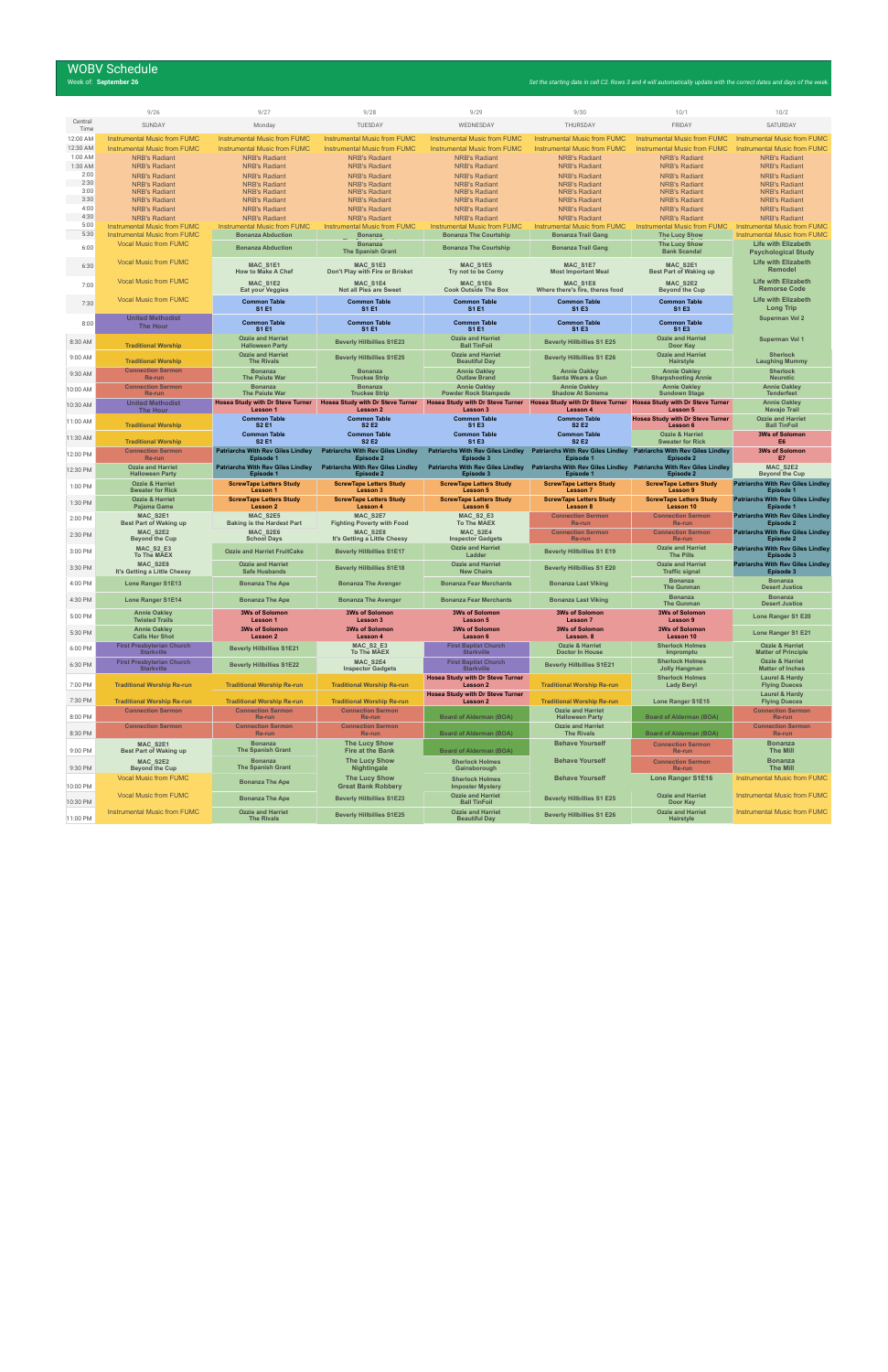# WOBV Schedule<br>Week of: October 3

| Week of: <b>October 3</b> | Set the starting date in cell C2. Rows 3 and 4 will automatically update with the correct dates and days of the week. |
|---------------------------|-----------------------------------------------------------------------------------------------------------------------|
|                           |                                                                                                                       |

|                     | 10/3                                                                | 10/4                                                            | 10/5                                                        | 10/6                                                           | 10/7                                                 | 10/8                                                                                       | 10/9                                                                       |
|---------------------|---------------------------------------------------------------------|-----------------------------------------------------------------|-------------------------------------------------------------|----------------------------------------------------------------|------------------------------------------------------|--------------------------------------------------------------------------------------------|----------------------------------------------------------------------------|
| Central<br>Time     | SUNDAY                                                              | Monday                                                          | TUESDAY                                                     | WEDNESDAY                                                      | THURSDAY                                             | <b>FRIDAY</b>                                                                              | SATURDAY                                                                   |
| 12:00 AM            | <b>Instrumental Music from FUMC</b>                                 | <b>Instrumental Music from FUMC</b>                             | <b>Instrumental Music from FUMC</b>                         | <b>Instrumental Music from FUMC</b>                            | <b>Instrumental Music from FUMC</b>                  | <b>Instrumental Music from FUMC</b>                                                        | <b>Instrumental Music from FUMC</b>                                        |
| 12:30 AM<br>1:00 AM | <b>Instrumental Music from FUMC</b><br><b>NRB's Radiant</b>         | <b>Instrumental Music from FUMC</b><br><b>NRB's Radiant</b>     | <b>Instrumental Music from FUMC</b><br><b>NRB's Radiant</b> | <b>Instrumental Music from FUMC</b><br><b>NRB's Radiant</b>    | Instrumental Music from FUMC<br><b>NRB's Radiant</b> | <b>Instrumental Music from FUMC</b><br><b>NRB's Radiant</b>                                | <b>Instrumental Music from FUMC</b><br><b>NRB's Radiant</b>                |
| 1:30 AM             | <b>NRB's Radiant</b>                                                | <b>NRB's Radiant</b>                                            | <b>NRB's Radiant</b>                                        | <b>NRB's Radiant</b>                                           | <b>NRB's Radiant</b>                                 | <b>NRB's Radiant</b>                                                                       | <b>NRB's Radiant</b>                                                       |
| 2:00                | <b>NRB's Radiant</b>                                                | <b>NRB's Radiant</b>                                            | <b>NRB's Radiant</b>                                        | <b>NRB's Radiant</b>                                           | <b>NRB's Radiant</b>                                 | <b>NRB's Radiant</b>                                                                       | <b>NRB's Radiant</b>                                                       |
| 2:30<br>3:00        | <b>NRB's Radiant</b><br><b>NRB's Radiant</b>                        | <b>NRB's Radiant</b><br><b>NRB's Radiant</b>                    | <b>NRB's Radiant</b><br><b>NRB's Radiant</b>                | <b>NRB's Radiant</b><br><b>NRB's Radiant</b>                   | <b>NRB's Radiant</b><br><b>NRB's Radiant</b>         | <b>NRB's Radiant</b><br><b>NRB's Radiant</b>                                               | <b>NRB's Radiant</b><br><b>NRB's Radiant</b>                               |
| 3:30                | <b>NRB's Radiant</b>                                                | <b>NRB's Radiant</b>                                            | <b>NRB's Radiant</b>                                        | <b>NRB's Radiant</b>                                           | <b>NRB's Radiant</b>                                 | <b>NRB's Radiant</b>                                                                       | <b>NRB's Radiant</b>                                                       |
| 4:00<br>4:30        | <b>NRB's Radiant</b><br><b>NRB's Radiant</b>                        | <b>NRB's Radiant</b><br><b>NRB's Radiant</b>                    | <b>NRB's Radiant</b><br><b>NRB's Radiant</b>                | <b>NRB's Radiant</b><br><b>NRB's Radiant</b>                   | <b>NRB's Radiant</b><br><b>NRB's Radiant</b>         | <b>NRB's Radiant</b><br><b>NRB's Radiant</b>                                               | <b>NRB's Radiant</b><br><b>NRB's Radiant</b>                               |
| 5:00                | <b>Instrumental Music from FUMC</b>                                 | <b>Instrumental Music from FUMC</b>                             | <b>Instrumental Music from FUMC</b>                         | <b>Instrumental Music from FUMC</b>                            | Instrumental Music from FUMC                         | <b>Instrumental Music from FUMC</b>                                                        | <b>Instrumental Music from FUMC</b>                                        |
| 5:30                | <b>Instrumental Music from FUMC</b>                                 | <b>Bonanza</b><br><b>El Toro Grande</b>                         | <b>Bonanza</b><br><b>Feet of Clay</b>                       | <b>Bonanza</b><br>Philip                                       | <b>Bonanza</b><br><b>Dark Star</b>                   | <b>The Lucy Show</b><br><b>The Coin Collector</b>                                          | <b>Instrumental Music from FUMC</b>                                        |
| 6:00                | <b>Vocal Music from FUMC</b>                                        | <b>Bonanza</b><br><b>El Toro Grande</b>                         | <b>Bonanza</b><br><b>Feet of Clay</b>                       | <b>Bonanza</b><br>Philip                                       | <b>Bonanza</b><br><b>Dark Star</b>                   | <b>The Lucy Show</b><br><b>And The Monsters</b>                                            | <b>Life with Elizabeth</b><br><b>Phone MixUp</b>                           |
| 6:30                | <b>Vocal Music from FUMC</b>                                        | MAC_S2E1<br><b>Best Part of Waking up</b>                       | MAC S1E1<br><b>How to Make A Chef</b>                       | MAC S1E3<br>Don't Play with Fire or Brisket                    | MAC_S1E7<br><b>Most Important Meal</b>               | MAC_S1E5<br>Try not to be Corny                                                            | <b>Life with Elizabeth</b><br><b>Not For The Birds</b>                     |
| 7:00                | <b>Vocal Music from FUMC</b>                                        | MAC S2E2<br><b>Beyond the Cup</b>                               | MAC S1E2<br><b>Eat your Veggies</b>                         | MAC_S1E4<br><b>Not all Pies are Sweet</b>                      | MAC S1E8<br>Where there's fire, theres food          | MAC S1E6<br><b>Cook Outside The Box</b>                                                    | <b>Life with Elizabeth</b><br><b>NewlyWeds</b>                             |
| 7:30                | <b>Vocal Music from FUMC</b>                                        | <b>Common Table</b><br>S1 E1                                    | <b>Common Table</b><br><b>S1 E1</b>                         | <b>Common Table</b><br><b>S1E1</b>                             | <b>Common Table</b><br>S1 E3                         | <b>Common Table</b><br>S1 E3                                                               | <b>Life with Elizabeth</b><br><b>Lobster Dinner</b>                        |
|                     | <b>United Methodist</b><br>The Hour                                 | <b>Common Table</b>                                             | <b>Common Table</b>                                         | <b>Common Table</b>                                            | <b>Common Table</b>                                  | <b>Common Table</b>                                                                        | Superman Vol 4                                                             |
| 8:00<br>8:30 AM     |                                                                     | <b>S1 E1</b><br><b>Bonanza Badge of Honor</b>                   | <b>S1 E1</b><br><b>Bonanza Death at Dawn</b>                | <b>S1E1</b><br><b>Bonanza Rose for Lotta</b>                   | S1 E3<br><b>Bonanza Death on Sun</b>                 | S1 E3<br><b>Bonanza</b>                                                                    | Superman Vol 3                                                             |
| 9:00 AM             | <b>Traditional Worship</b>                                          | <b>Bonanza Badge of Honor</b>                                   | <b>Bonanza Death at Dawn</b>                                | <b>Bonanza Rose for Lotta</b>                                  | <b>Bonanza Death on Sun</b>                          | <b>The Newcomers</b><br><b>Bonanza</b>                                                     | <b>Sherlock</b>                                                            |
| 9:30 AM             | <b>Traditional Worship</b><br><b>Connection Sermon</b>              | <b>Ozzie and Harriet FruitCake</b>                              | <b>Beverly Hillbillies S1E17</b>                            | <b>Ozzie and Harriet</b>                                       | <b>Beverly Hillbillies S1 E19</b>                    | <b>The Newcomers</b><br><b>Ozzie and Harriet</b>                                           | <b>Royal Murder</b><br><b>Sherlock</b>                                     |
| 10:00 AM            | Re-run<br><b>Connection Sermon</b>                                  | <b>Ozzie and Harriet</b>                                        | <b>Beverly Hillbillies S1E18</b>                            | Ladder<br><b>Ozzie and Harriet</b>                             | <b>Beverly Hillbillies S1 E20</b>                    | <b>The Pills</b><br><b>Ozzie and Harriet</b>                                               | <b>Shoeless Engineer</b><br><b>Annie Oakley</b>                            |
| 10:30 AM            | Re-run<br><b>United Methodist</b>                                   | <b>Safe Husbands</b><br><b>Hosea Study with Dr Steve Turner</b> | <b>Hosea Study with Dr Steve Turner</b>                     | <b>New Chairs</b><br><b>Hosea Study with Dr Steve Turner</b>   |                                                      | <b>Traffic signal</b><br>Hosea Study with Dr Steve Turner Hosea Study with Dr Steve Turner | <b>DeadMansBluff</b><br><b>Annie Oakley</b>                                |
| 11:00 AM            | <b>The Hour</b>                                                     | Lesson 1<br><b>Common Table</b>                                 | Lesson 2<br><b>Common Table</b>                             | Lesson 3<br><b>Common Table</b>                                | Lesson 4<br><b>Common Table</b>                      | Lesson 5<br><b>Hosea Study with Dr Steve Turner</b>                                        | <b>Western Privateer</b><br><b>Beverly Hillbillies S1 E26</b>              |
|                     | <b>Traditional Worship</b>                                          | S1 E2<br><b>Common Table</b>                                    | S1 E2<br><b>Common Table</b>                                | <b>S1E3</b><br><b>Common Table</b>                             | <b>S1 E2</b><br><b>Common Table</b>                  | Lesson 6<br><b>Life with Elizabeth</b>                                                     | <b>3Ws of Solomon</b>                                                      |
| 11:30 AM            | <b>Traditional Worship</b><br><b>Connection Sermon</b>              | <b>S1 E2</b><br><b>Patriarchs With Rev Giles Lindley</b>        | <b>S1 E2</b><br><b>Patriarchs With Rev Giles Lindley</b>    | S1 E3<br><b>Patriarchs With Rev Giles Lindley</b>              | <b>S1 E2</b>                                         | <b>Psych Study</b><br>Patriarchs With Rev Giles Lindley Patriarchs With Rev Giles Lindley  | E <sub>6</sub><br><b>3Ws of Solomon</b>                                    |
| 12:00 PM            | Re-run                                                              | Episode 1                                                       | Episode 2                                                   |                                                                |                                                      | Episode 2                                                                                  | E7                                                                         |
|                     |                                                                     |                                                                 |                                                             | Episode 3                                                      | Episode 1                                            |                                                                                            |                                                                            |
| 12:30 PM            | <b>Beverly Hillbillies S1E23</b>                                    | <b>Patriarchs With Rev Giles Lindley</b><br><b>Episode 1</b>    | <b>Patriarchs With Rev Giles Lindley</b><br>Episode 2       | <b>Patriarchs With Rev Giles Lindley</b><br>Episode 3          | <b>Episode 1</b>                                     | Patriarchs With Rev Giles Lindley Patriarchs With Rev Giles Lindley<br>Episode 2           | MAC_S1E1<br><b>How to Make A Chef</b>                                      |
| 1:00 PM             | <b>Ozzie &amp; Harriet</b><br><b>Invintation to Dinner</b>          | <b>ScrewTape Letters Study</b><br><b>Lesson 1</b>               | <b>ScrewTape Letters Study</b><br>Lesson 3                  | <b>ScrewTape Letters Study</b><br><b>Lesson 5</b>              | <b>ScrewTape Letters Study</b><br><b>Lesson 7</b>    | <b>ScrewTape Letters Study</b><br><b>Lesson 9</b>                                          | <b>Patriarchs With Rev Giles Lindley</b><br>Episode 1                      |
| 1:30 PM             | <b>Ozzie &amp; Harriet</b><br><b>Burried Treasure</b>               | <b>ScrewTape Letters Study</b><br>Lesson 2                      | <b>ScrewTape Letters Study</b><br>Lesson 4                  | <b>ScrewTape Letters Study</b><br>Lesson 6                     | <b>ScrewTape Letters Study</b><br>Lesson 8           | <b>ScrewTape Letters Study</b><br>Lesson 10                                                | <b>Patriarchs With Rev Giles Lindley</b><br><b>Episode 1</b>               |
| 2:00 PM             | <b>MAC S1E1</b>                                                     | MAC_S2E5                                                        | MAC_S2E7                                                    | MAC_S2_E3                                                      | <b>Connection Sermon</b>                             | <b>Connection Sermon</b>                                                                   | <b>Patriarchs With Rev Giles Lindley</b>                                   |
|                     | <b>How to Make A Chef</b><br>MAC S1E2                               | <b>Baking is the Hardest Part</b><br>MAC S2E6                   | <b>Fighting Poverty with Food</b><br>MAC S2E8               | <b>To The MAEX</b><br>MAC S2E4                                 | Re-run<br><b>Connection Sermon</b>                   | Re-run<br><b>Connection Sermon</b>                                                         | Episode 2<br><b>Patriarchs With Rev Giles Lindley</b>                      |
| 2:30 PM             | <b>Eat your Veggies</b>                                             | <b>School Days</b>                                              | It's Getting a Little Cheesy                                | <b>Inspector Gadgets</b>                                       | Re-run                                               | Re-run                                                                                     | Episode 2                                                                  |
| 3:00 PM             | MAC_S2_E3<br><b>To The MAEX</b>                                     | <b>Ozzie and Harriet</b><br><b>Halloween Party</b>              | <b>Beverly Hillbillies S1E23</b>                            | <b>Ozzie and Harriet</b><br><b>Ball TinFoil</b>                | <b>Beverly Hillbillies S1 E25</b>                    | <b>Ozzie and Harriet</b><br>Door Key                                                       | <b>Patriarchs With Rev Giles Lindley</b><br>Episode 3                      |
| 3:30 PM             | MAC S2E4<br><b>Inspector Gadgets</b>                                | <b>Ozzie and Harriet</b><br><b>The Rivals</b>                   | <b>Beverly Hillbillies S1E25</b>                            | <b>Ozzie and Harriet</b><br><b>Beautiful Day</b>               | <b>Beverly Hillbillies S1 E26</b>                    | <b>Ozzie and Harriet</b><br>Hairstyle                                                      | <b>Patriarchs With Rev Giles Lindlev</b><br>Episode 3                      |
| 4:00 PM             | <b>Lone Ranger S1E21</b>                                            | <b>Bonanza</b><br><b>Enter Mark Twain</b>                       | <b>Bonanza</b><br>Mr Henry                                  | <b>Bonanza</b><br><b>San Fransicso</b>                         | <b>Bonanza</b><br><b>Julia Boulette</b>              | <b>Bonanza</b><br><b>Last Hunt</b>                                                         | <b>Bonanza</b><br><b>Last Trophy</b>                                       |
| 4:30 PM             | <b>Lone Ranger S1E22</b>                                            | <b>Bonanza</b><br><b>Enter Mark Twain</b>                       | <b>Bonanza</b><br><b>Mr Henry</b>                           | <b>Bonanza</b><br><b>San Fransicso</b>                         | <b>Bonanza</b><br><b>Julia Boulette</b>              | <b>Bonanza</b><br><b>Last Hunt</b>                                                         | <b>Bonanza</b><br><b>Last Trophy</b>                                       |
| 5:00 PM             | <b>Annie Oakley</b><br><b>Rings Bell</b>                            | <b>3Ws of Solomon</b><br>Lesson 1                               | <b>3Ws of Solomon</b><br>Lesson 3                           | <b>3Ws of Solomon</b><br><b>Lesson 5</b>                       | <b>3Ws of Solomon</b><br>Lesson 7                    | <b>3Ws of Solomon</b><br>Lesson 9                                                          | <b>Lone Ranger S1 E25</b>                                                  |
| 5:30 PM             | <b>Annie Oakley</b><br><b>Justice Guns</b>                          | <b>3Ws of Solomon</b><br>Lesson 2                               | <b>3Ws of Solomon</b><br>Lesson 4                           | <b>3Ws of Solomon</b><br>Lesson 6                              | <b>3Ws of Solomon</b><br>Lesson. 8                   | <b>3Ws of Solomon</b><br>Lesson 10                                                         | Lone Ranger S1 E26                                                         |
| 6:00 PM             | <b>First Presbyterian Church</b><br><b>Starkville</b>               | <b>Beverly Hillbillies S1 E26</b>                               | <b>MAC_S2_E3</b><br><b>To The MAEX</b>                      | <b>First Baptist Church</b><br><b>Starkville</b>               | <b>Ozzie &amp; Harriet</b><br><b>Secret Admirer</b>  | <b>Sherlock Holmes</b><br><b>Perfect Husband</b>                                           | <b>Ozzie &amp; Harriet</b><br><b>Ricky The Drummer</b>                     |
| 6:30 PM             | <b>First Presbyterian Church</b><br><b>Starkville</b>               | <b>Beverly Hillbillies S1 E27</b>                               | MAC_S2E4<br><b>Inspector Gadgets</b>                        | <b>First Baptist Church</b><br><b>Starkville</b>               | <b>Ozzie and Harriet</b><br><b>Halloween Party</b>   | <b>Sherlock Holmes</b><br><b>Red Head</b>                                                  | <b>Ozzie &amp; Harriet</b><br><b>Banjo Player</b>                          |
| 7:00 PM             | <b>Traditional Worship Re-run</b>                                   | <b>Traditional Worship Re-run</b>                               | <b>Traditional Worship Re-run</b>                           | <b>Hosea Study with Dr Steve Turner</b><br>Lesson 3            | <b>Traditional Worship Re-run</b>                    | Lone Ranger S1E126                                                                         | <b>Little Princess</b><br><b>Ft Shirley Temple</b>                         |
| 7:30 PM             | <b>Traditional Worship Re-run</b>                                   | <b>Traditional Worship Re-run</b>                               | <b>Traditional Worship Re-run</b>                           | <b>Hosea Study with Dr Steve Turner</b><br>Lesson 3            | <b>Traditional Worship Re-run</b>                    | <b>Lone Ranger S1E127</b>                                                                  | <b>Little Princess</b><br><b>Ft Shirley Temple</b>                         |
| 8:00 PM             | <b>Connection Sermon</b>                                            | <b>Connection Sermon</b><br>Re-run                              | <b>Connection Sermon</b><br>Re-run                          | <b>Board of Alderman (BOA)</b>                                 | <b>Ozzie and Harriet</b><br><b>Busy Christmas</b>    | <b>Board of Alderman (BOA)</b>                                                             | <b>Little Princess</b><br><b>Ft Shirley Temple</b>                         |
| 8:30 PM             | <b>Connection Sermon</b>                                            | <b>Connection Sermon</b><br>Re-run                              | <b>Connection Sermon</b><br>Re-run                          | <b>Board of Alderman (BOA)</b>                                 | <b>Ozzie and Harriet</b><br><b>Picks Up Tab</b>      | <b>Board of Alderman (BOA)</b>                                                             | <b>Connection Sermon</b><br>Re-run                                         |
| 9:00 PM             | MAC_S2_E3<br><b>To The MAEX</b>                                     | <b>Bonanza</b><br><b>Escape to Ponderosa</b>                    | <b>The Lucy Show</b><br><b>Goes to Vegas</b>                | <b>Board of Alderman (BOA)</b>                                 | <b>Swing Parade</b>                                  | <b>Board of Alderman (BOA)</b>                                                             | <b>Connection Sermon</b><br>Re-run                                         |
|                     | MAC_S2E4                                                            | <b>Bonanza</b>                                                  | <b>The Lucy Show</b>                                        | <b>Sherlock Holmes</b>                                         | <b>Swing Parade</b>                                  | <b>Lone Ranger S1E128</b>                                                                  | <b>Bonanza</b>                                                             |
| 9:30 PM             | <b>Inspector Gadgets</b><br><b>Vocal Music from FUMC</b>            | <b>Escape to Ponderosa</b>                                      | <b>Camp Cook</b><br><b>The Lucy Show</b>                    | <b>Night Train Riddle</b>                                      | <b>Swing Parade</b>                                  |                                                                                            | <b>Maginficient Adah</b><br><b>Bonanza</b>                                 |
| 10:00 PM            |                                                                     | <b>Annie Oakley</b><br>A Tall Tale                              | <b>WinterSports</b>                                         | <b>Sherlock Holmes</b><br>Penn Gun                             |                                                      | <b>Annie Oakley</b><br><b>Six of Spades</b>                                                | <b>Maginficient Adah</b>                                                   |
| 10:30 PM            | <b>Vocal Music from FUMC</b><br><b>Instrumental Music from FUMC</b> | <b>Ozzie and Harriet FruitCake</b><br><b>Ozzie and Harriet</b>  | <b>Beverly Hillbillies S1E17</b>                            | <b>Ozzie and Harriet</b><br>Ladder<br><b>Ozzie and Harriet</b> | <b>Beverly Hillbillies S1 E19</b>                    | <b>Ozzie and Harriet</b><br><b>The Pills</b><br><b>Ozzie and Harriet</b>                   | <b>Instrumental Music from FUMC</b><br><b>Instrumental Music from FUMC</b> |